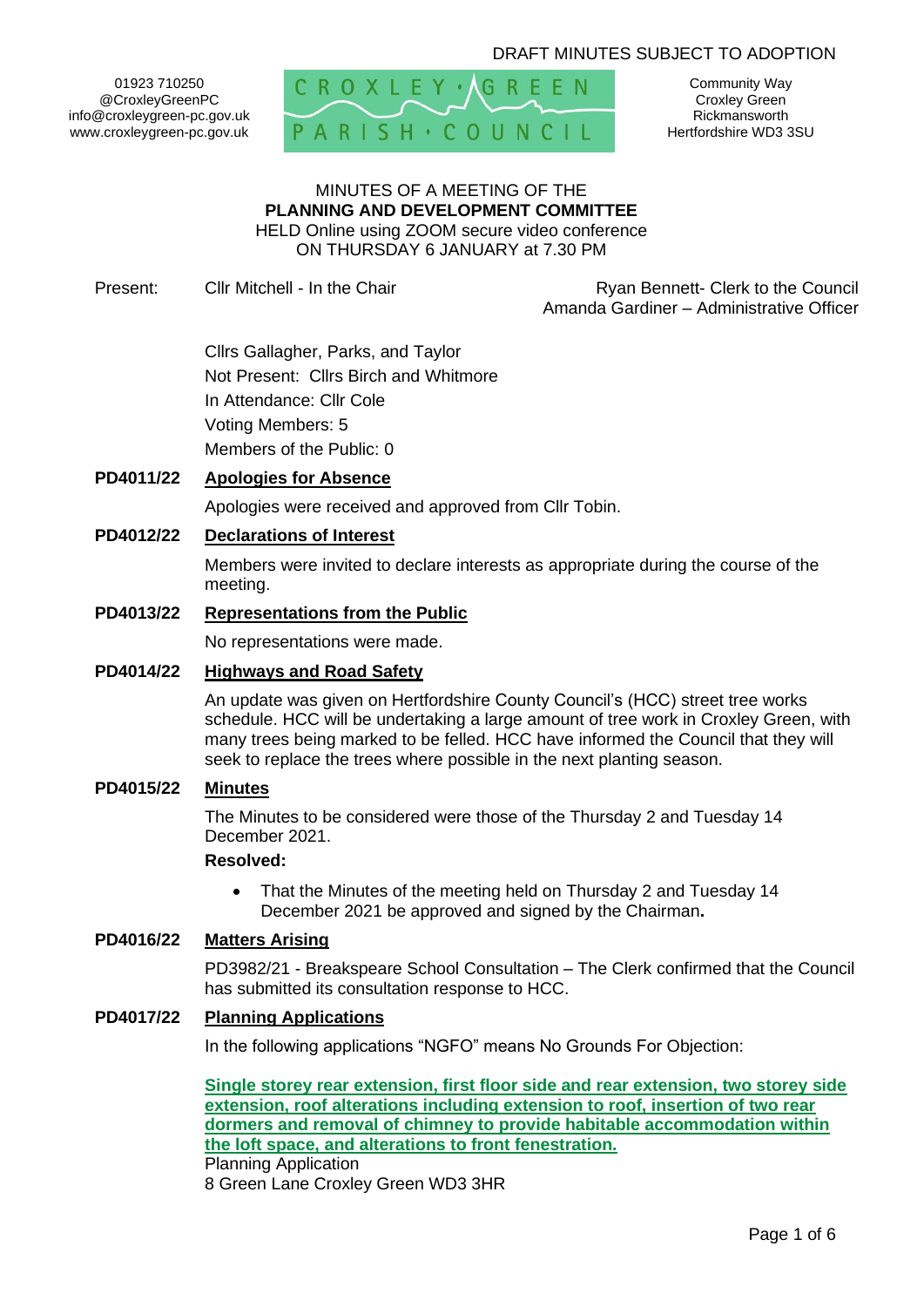Ref. No: 21/2793/FUL | Received: Wed 08 Dec 2021 | Validated: Wed 08 Dec 2021 | Status: Pending Consideration

**Croxley Green Parish Council Decision: CGPC note that the curved eaves of the original house have been lost, as they are not included in the proposed new roof. CGPC consider that this is contrary to the Neighbourhood Plan as it does not respect the architectural detail of the original house.**

## **[Demolition of front porch and construction of single-storey front and side](https://www3.threerivers.gov.uk/online-applications/applicationDetails.do?activeTab=summary&keyVal=R3HH43QF0DC00&prevPage=inTray)  [extension](https://www3.threerivers.gov.uk/online-applications/applicationDetails.do?activeTab=summary&keyVal=R3HH43QF0DC00&prevPage=inTray)**

Planning Application

89 Kenilworth Drive Croxley Green Rickmansworth Hertfordshire WD3 3NN Ref. No: 21/2761/FUL | Received: Thu 02 Dec 2021 | Validated: Wed 08 Dec 2021 | Status: Pending Consideration

**Croxley Green Parish Council Decision: No Comment**

# **[Part-retrospective: Conversion of garage into habitable accommodation, ground](https://www3.threerivers.gov.uk/online-applications/applicationDetails.do?activeTab=summary&keyVal=R3U8WJQFI6W00&prevPage=inTray)  [floor front canopy and first floor side extension](https://www3.threerivers.gov.uk/online-applications/applicationDetails.do?activeTab=summary&keyVal=R3U8WJQFI6W00&prevPage=inTray)**

Planning Application 27 Windmill Drive Croxley Green WD3 3FF Ref. No: 21/2799/RSP | Received: Thu 09 Dec 2021 | Validated: Thu 16 Dec 2021 | Status: Pending Consideration **Croxley Green Parish Council Decision: No Comment**

# **[Demolition of existing conservatory and erection of single storey side and rear](https://www3.threerivers.gov.uk/online-applications/applicationDetails.do?activeTab=summary&keyVal=R32ROTQF0DC00&prevPage=inTray)  [extensions including alterations to fenestration.](https://www3.threerivers.gov.uk/online-applications/applicationDetails.do?activeTab=summary&keyVal=R32ROTQF0DC00&prevPage=inTray)**

## Planning Application

109 Watford Road Croxley Green Rickmansworth Hertfordshire WD3 3DX Ref. No: 21/2697/FUL | Received: Wed 24 Nov 2021 | Validated: Mon 29 Nov 2021 | Status: Pending Consideration

**Croxley Green Parish Council Decision: CGPC Note the parallel Certificate of Lawfulness and request that the applicant is reminded that the development works subject of this planning permission cannot be undertaken at the same time as any development subject of a separate Lawful Development Certificate Application.**

## **[Single-storey rear extension](https://www3.threerivers.gov.uk/online-applications/applicationDetails.do?activeTab=summary&keyVal=R3SEEJQFI6Q00&prevPage=inTray)**

Planning Application 10 Gill Close Croxley Green WD18 8WS Ref. No: 21/2797/FUL | Received: Wed 08 Dec 2021 | Validated: Mon 20 Dec 2021 | Status: Pending Consideration

**Croxley Green Parish Council Decision: CGPC note** 

- **the biodiversity checklist does not mention the proximity to Croxley Common Moor (SSSI).**
- **the proposed materials do not match existing.**

## **[Single storey rear extension to ground floor maisonette](https://www3.threerivers.gov.uk/online-applications/applicationDetails.do?activeTab=summary&keyVal=R492DRQFIAZ00&prevPage=inTray)**

Planning Application 183 Watford Road Croxley Green WD3 3ED Ref. No: 21/2866/FUL | Received: Fri 17 Dec 2021 | Validated: Tue 21 Dec 2021 | Status: Pending Consideration

**Croxley Green Parish Council Decision: CGPC would like to draw the Case Officer's attention to the size of the extension in relation to the garden and request a check that sufficient amenity space is retained.**

# **PD4018/22 Recent Decisions by Three Rivers District Council**

**Approved**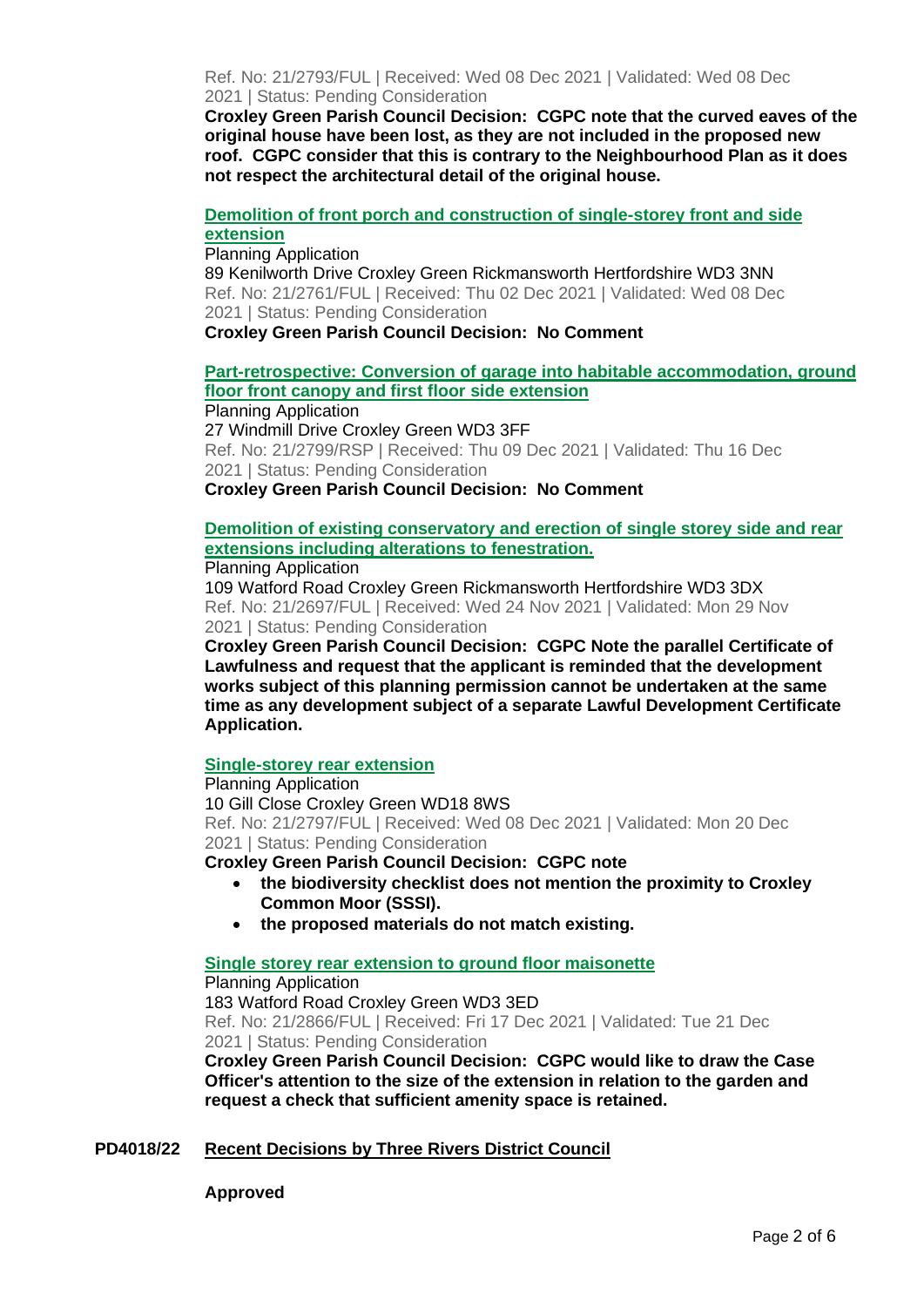| <b>Application:</b><br><b>Address:</b>         | Demolition of existing conservatory and construction of<br>single storey rear and side extension.<br>14 Dickinson Avenue Croxley Green WD3 3EX                                                                                                              |
|------------------------------------------------|-------------------------------------------------------------------------------------------------------------------------------------------------------------------------------------------------------------------------------------------------------------|
|                                                | 21/2517/FUL                                                                                                                                                                                                                                                 |
| <b>Application No:</b><br><b>CGPC Decision</b> |                                                                                                                                                                                                                                                             |
|                                                | NGFO subject to reasonable neighbour comments                                                                                                                                                                                                               |
| <b>TRDC Decision</b>                           | Approved                                                                                                                                                                                                                                                    |
| <b>Application:</b>                            | <b>Single storey rear extension</b>                                                                                                                                                                                                                         |
| <b>Address:</b>                                | 139 New Road Croxley Green WD3 3EN                                                                                                                                                                                                                          |
| <b>Application No:</b>                         | 21/2480/FUL                                                                                                                                                                                                                                                 |
| <b>CGPC Decision</b>                           | <b>NGFO</b>                                                                                                                                                                                                                                                 |
| <b>TRDC Decision</b>                           | Approved                                                                                                                                                                                                                                                    |
| <b>Application:</b>                            | Single storey side and rear extension, conversion of<br>garage to habitable room, front porch and alterations to                                                                                                                                            |
| <b>Address:</b>                                | fenestration                                                                                                                                                                                                                                                |
|                                                | 10 Norwich Way Croxley Green WD3 3SP                                                                                                                                                                                                                        |
| <b>Application No:</b>                         | 21/2464/FUL                                                                                                                                                                                                                                                 |
| <b>CGPC Decision</b>                           | CGPC suggest that a sloping porch roof instead of the<br>gable would be more in keeping with the street scene.                                                                                                                                              |
| <b>TRDC Decision</b>                           | Approved                                                                                                                                                                                                                                                    |
| <b>Application:</b>                            | Single storey side and rear extension, insertion of new<br>rooflights, smooth white render, alterations to front door                                                                                                                                       |
|                                                | and external patio works                                                                                                                                                                                                                                    |
| <b>Address:</b>                                | 90 Kenilworth Drive Croxley Green WD3 3NW                                                                                                                                                                                                                   |
| <b>Application No:</b>                         | 21/2383/FUL                                                                                                                                                                                                                                                 |
| <b>CGPC Decision</b>                           | CGPC note the comments from the neighbours and<br>supports them. CGPC note the loss of brickwork under the<br>bay and by the front door. Building work should be<br>restricted to permitted building hours.                                                 |
| <b>TRDC Decision</b>                           | Approved                                                                                                                                                                                                                                                    |
| <b>Application:</b>                            | Single storey rear extension and alterations to existing roof<br>form of side projection                                                                                                                                                                    |
| <b>Address:</b>                                | 12 Valley Walk Croxley Green WD3 3SY                                                                                                                                                                                                                        |
| <b>Application No:</b>                         | 21/2472/FUL                                                                                                                                                                                                                                                 |
| <b>CGPC Decision</b>                           | NGFO subject to reasonable neighbour comments                                                                                                                                                                                                               |
| <b>TRDC Decision</b>                           | Approved                                                                                                                                                                                                                                                    |
| <b>Application:</b>                            | Part single-storey, part two-storey side and rear<br>extensions, rear juliet balcony, hip-to-gable roof extension<br>and insertion of front rooflights                                                                                                      |
| <b>Address:</b>                                | 65 Links Way Croxley Green WD3 3RH                                                                                                                                                                                                                          |
| <b>Application No:</b>                         | 21/2345/FUL                                                                                                                                                                                                                                                 |
| <b>CGPC Decision</b>                           | CGPC objects to the application for the following reasons:                                                                                                                                                                                                  |
|                                                | 1. The two storey extension is to the south side and will<br>significantly overshadow the neighbours conservatory.<br>2. The hip to gable and loss of arch over the front door are<br>contrary to the Neighbourhood Plan policies and guidelines<br>in CA2. |
| <b>TRDC Decision</b>                           | If the officer is minded to approve the application, CGPC<br>request that it is called into the TRDC planning committee.<br>Approved                                                                                                                        |
|                                                |                                                                                                                                                                                                                                                             |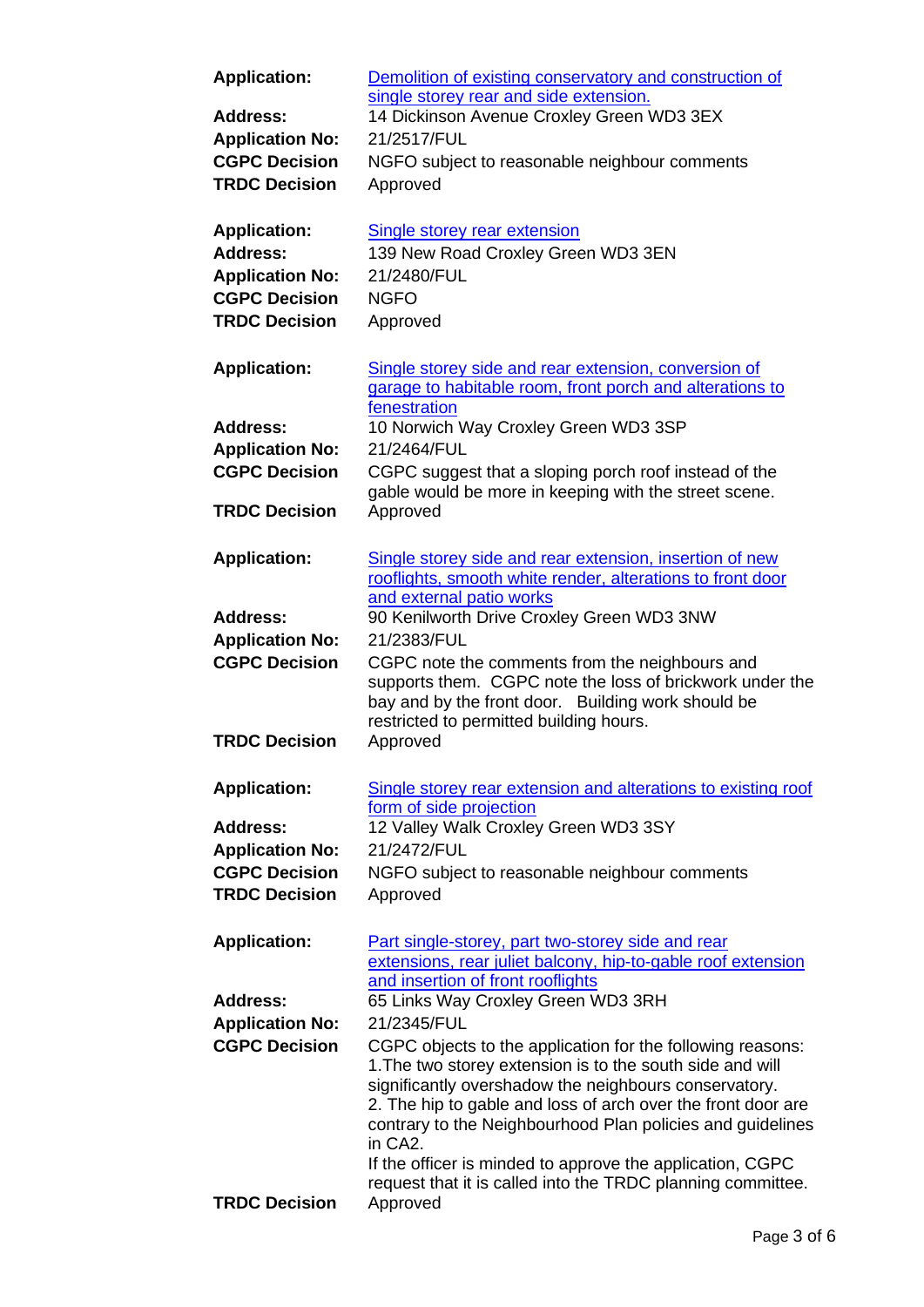| <b>Application:</b><br>Address:<br><b>Application No:</b><br><b>CGPC Decision</b><br><b>TRDC Decision</b>        | Single storey rear extension and alterations to roof form of<br>existing rear projection.<br>2 Woodland Chase Croxley Green WD3 3FN<br>21/2513/FUL<br>NGFO. CGPC note the small plot and request the<br>planning officer to confirm that the application leaves<br>sufficient amenity space in the curtilage.<br>Approved |
|------------------------------------------------------------------------------------------------------------------|---------------------------------------------------------------------------------------------------------------------------------------------------------------------------------------------------------------------------------------------------------------------------------------------------------------------------|
| <b>Application:</b>                                                                                              | Part Retrospective: Demolition of existing residential<br>dwelling and erection of two storey building with<br>accommodation within roof served by rooflights to be used<br>as a dental surgery (Use Class D1), including change of<br>use of site from residential to D1 (Dentist)                                       |
| <b>Address:</b>                                                                                                  | Memoria 131 Watford Road Croxley Green WD3 3DX                                                                                                                                                                                                                                                                            |
| <b>Application No:</b>                                                                                           | 21/2489/RSP                                                                                                                                                                                                                                                                                                               |
| <b>CGPC Decision</b>                                                                                             | TRDC Case Officer confirmed that this application<br>removed the change of use on 138 Watford Road from<br>dentist to residential. NGFO                                                                                                                                                                                   |
| <b>TRDC Decision</b>                                                                                             | Approved                                                                                                                                                                                                                                                                                                                  |
| <b>Application:</b>                                                                                              | Single storey rear extension and loft conversion including<br>rear dormer and rooflights                                                                                                                                                                                                                                  |
| <b>Address:</b>                                                                                                  | 10 Owens Way Croxley Green WD3 3PT                                                                                                                                                                                                                                                                                        |
| <b>Application No:</b>                                                                                           | 21/2500/FUL                                                                                                                                                                                                                                                                                                               |
| <b>CGPC Decision</b>                                                                                             | NGFO subject to an assessment of the impact of the size<br>of the rear dormer on the street scene                                                                                                                                                                                                                         |
| <b>TRDC Decision</b>                                                                                             | Approved                                                                                                                                                                                                                                                                                                                  |
| <b>Application:</b><br><b>Address:</b><br><b>Application No:</b><br><b>CGPC Decision</b><br><b>TRDC Decision</b> | Single storey rear extension<br>23 Warwick Way Croxley Green Hertfordshire WD3 3SB<br>21/2569/FUL<br>NGFO subject to neighbour comments<br>Approved                                                                                                                                                                       |
| Refused<br>None Advised.                                                                                         |                                                                                                                                                                                                                                                                                                                           |

# **Withdrawn**

| <b>Application:</b>    | Loft conversion including side dormer window and<br>rooflights                                                                                                                                              |
|------------------------|-------------------------------------------------------------------------------------------------------------------------------------------------------------------------------------------------------------|
| <b>Address:</b>        | 23 Lewes Way Croxley Green WD3 3SN                                                                                                                                                                          |
| <b>Application No:</b> | 21/2446/FUL                                                                                                                                                                                                 |
| <b>CGPC Decision</b>   | Croxley Green Parish Council objects to the application for<br>the following reasons:                                                                                                                       |
|                        | * The owner is yet to comply with the Planning Inspector's<br>refusal of previous applications, and zero remedial work<br>has taken place.                                                                  |
|                        | * Uniformity of the rooflines along Lewes Way would be<br>impacted by the proposed changes, leaving the street<br>scene unbalanced and the property to be out of character<br>with neighbouring properties. |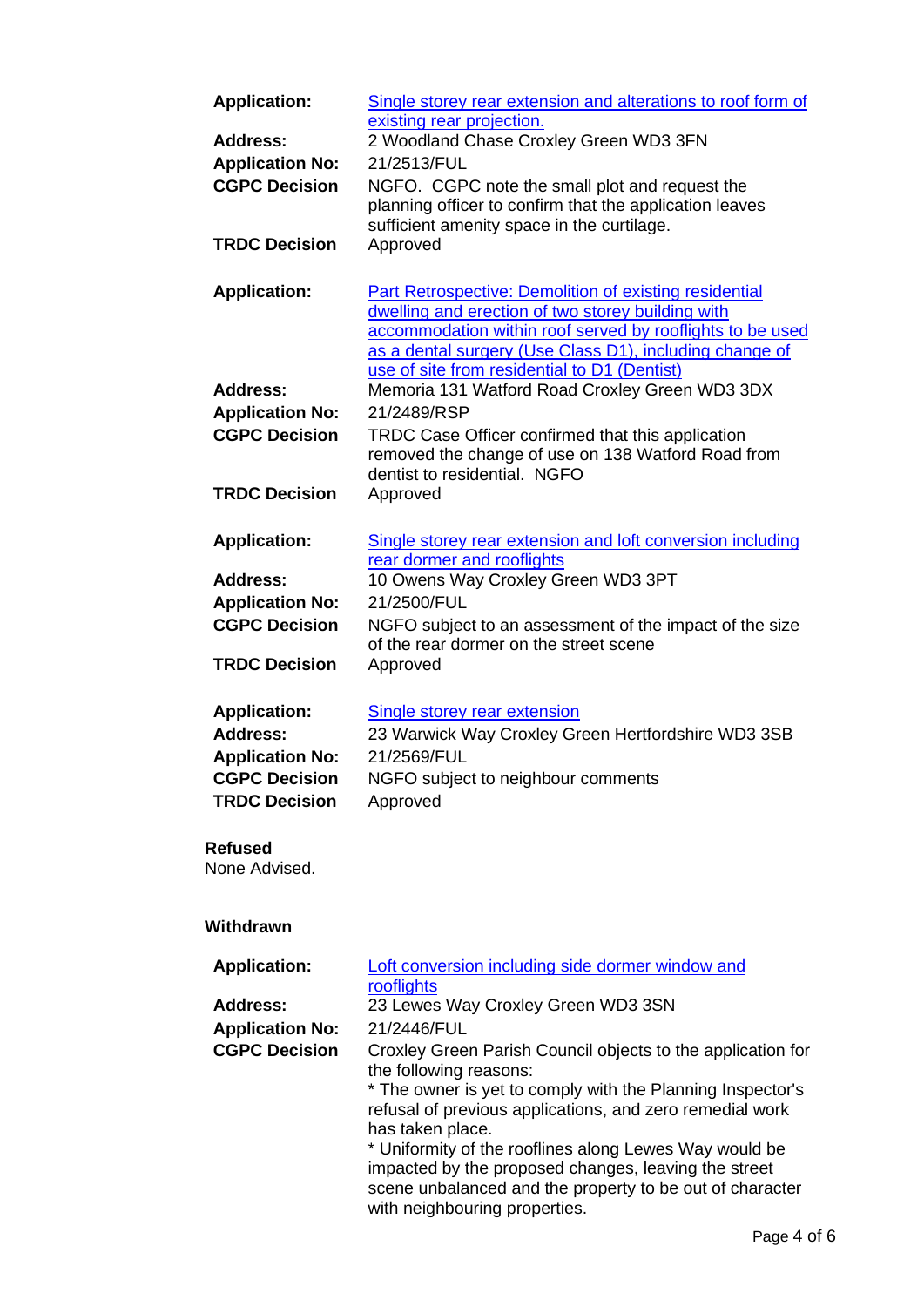|                        | * The scaffolding surrounding the building has been in<br>place for over 2 years and is severely impacting the<br>residents living nearby to the property.<br>* The existing drawings on the application are not correct,<br>because they do not show the loft extension that has been<br>built illegally.<br>Before this, or any further application related to this<br>property be allowed to be submitted by the applicant or                                                                    |
|------------------------|-----------------------------------------------------------------------------------------------------------------------------------------------------------------------------------------------------------------------------------------------------------------------------------------------------------------------------------------------------------------------------------------------------------------------------------------------------------------------------------------------------|
|                        | considered by TRDC, CGPC insist that Three Rivers<br>exercise their duty to enforce the contraventions on the<br>property and ensure that all works to remove the illegal<br>works have been completed.<br>As it stands this is not a valid application as it does not<br>truly reflect the building in its current state and should be                                                                                                                                                             |
|                        | withdrawn immediately.<br>If the planning officer is minded to approve, CGPC request<br>that the application is called into the TRDC planning                                                                                                                                                                                                                                                                                                                                                       |
| <b>TRDC Decision</b>   | committee.<br>Withdrawn on 22/12/2021                                                                                                                                                                                                                                                                                                                                                                                                                                                               |
| <b>Application:</b>    | Construction of part single, part two storey side and rear                                                                                                                                                                                                                                                                                                                                                                                                                                          |
|                        | extension, loft conversion including hip to gable roof<br>alterations, rear dormer and front rooflights, alterations to<br>fenestration and construction of detached outbuilding to                                                                                                                                                                                                                                                                                                                 |
| <b>Address:</b>        | rear<br>129 Watford Road Croxley Green WD3 3DX                                                                                                                                                                                                                                                                                                                                                                                                                                                      |
| <b>Application No:</b> | 21/2422/FUL                                                                                                                                                                                                                                                                                                                                                                                                                                                                                         |
| <b>CGPC Decision</b>   | CGPC object to the application for the following reasons:<br>* Details on the front side extension are not respecting the<br>local architectural details and together with the gabled end<br>will make the pair of houses unbalanced.<br>Does not comply with Neighbourhood Plan CA2<br>* Gable at the rear of the property will overshadow the<br>neighbouring property.<br>If the officer is minded to approve, CGPC request that the<br>application is discussed by the TRDC planning committee. |

# **PD4019/22 Appeals Against Planning Decisions**

20/1881/FUL - Killingdown Farm Little Green Lane Croxley Green Rickmansworth Hertfordshire WD3 3JJ - [Demolition of existing buildings for residential development](https://www3.threerivers.gov.uk/online-applications/applicationDetails.do?activeTab=summary&keyVal=QGG2ZQQF0D100&prevPage=inTray)  [comprising two-storey houses and three-storey blocks of flats \(160 dwellings in total\),](https://www3.threerivers.gov.uk/online-applications/applicationDetails.do?activeTab=summary&keyVal=QGG2ZQQF0D100&prevPage=inTray)  [together with car parking, landscaping, and other associated works](https://www3.threerivers.gov.uk/online-applications/applicationDetails.do?activeTab=summary&keyVal=QGG2ZQQF0D100&prevPage=inTray) Public Inquiry will start on 30/11/2021 and last 8 days – meeting will be held virtually.

21/0952/FUL – 43 Valley Walk Croxley Green Rickmansworth Hertfordshire WD3 3TQ - [Demolition of existing garage and side extension, construction of a part single storey,](https://www3.threerivers.gov.uk/online-applications/applicationDetails.do?activeTab=summary&keyVal=QRJKXJQFN5500&prevPage=inTray)  [part double storey side and rear extension and associated internal alterations](https://www3.threerivers.gov.uk/online-applications/applicationDetails.do?activeTab=summary&keyVal=QRJKXJQFN5500&prevPage=inTray) Appeal Reference - 21/0046/REF – start date 26/10/2021 – response date 23/11/2021

20/2737/FUL – Land Adjacent To 62-84 & 99-121 Sycamore Road Croxley Green Rickmansworth Hertfordshire WD3 3TF [Erection of a block of six apartments and a terrace of three residential dwellings, with](https://www3.threerivers.gov.uk/online-applications/applicationDetails.do?activeTab=summary&keyVal=QLIZOLQFLMZ00&prevPage=inTray)  [the associated access from Sycamore Road, parking and landscaping](https://www3.threerivers.gov.uk/online-applications/applicationDetails.do?activeTab=summary&keyVal=QLIZOLQFLMZ00&prevPage=inTray) Appeal Reference – 21/0031/REF – start date 04/11/2021 – response date 09/12/2021